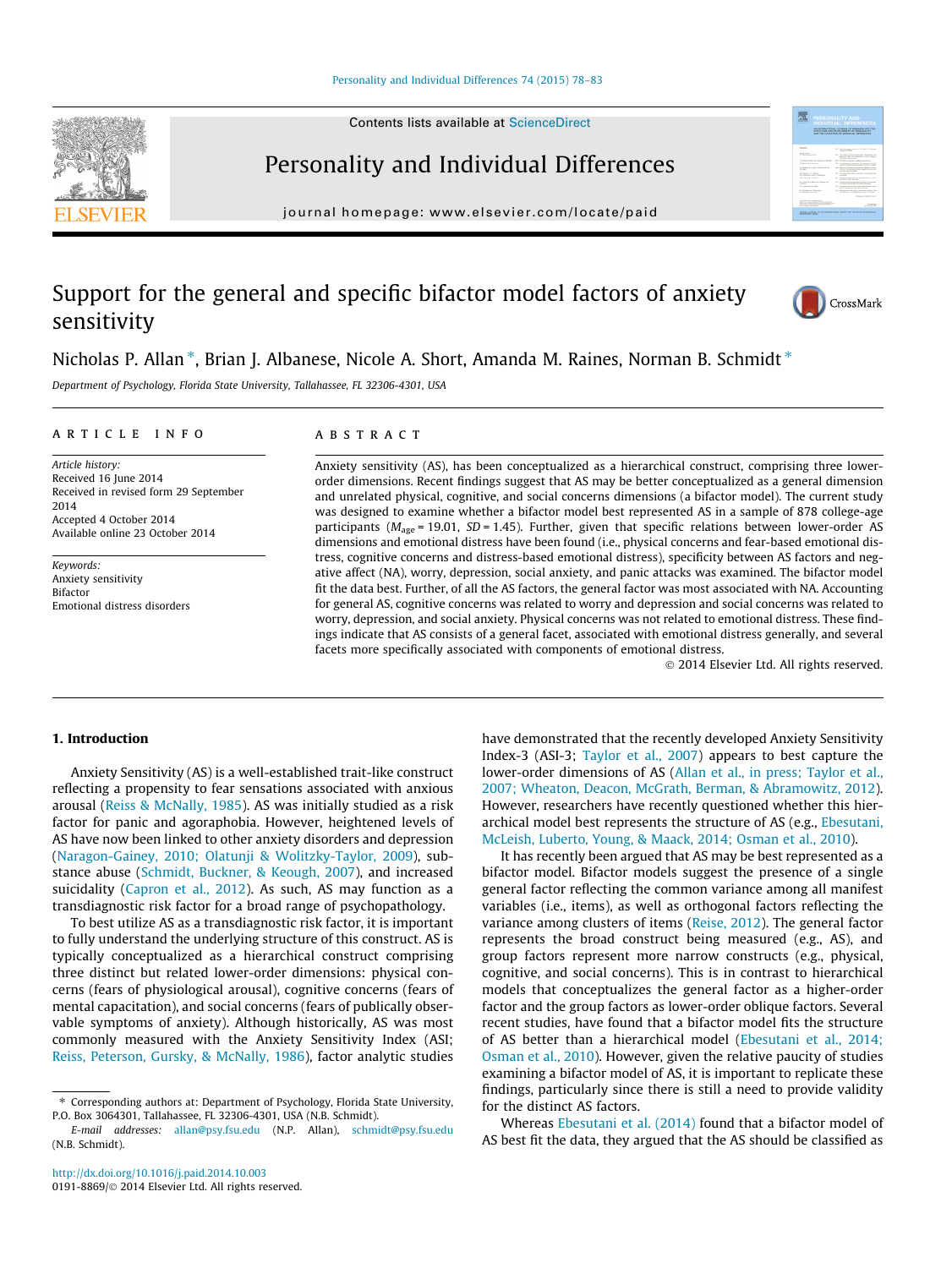a unidimensional construct. [Ebesutani et al. \(2014\)](#page--1-0) argued for AS as unidimensional because only the general AS construct was related to an external measure of anxiety, trait anxiety (as measured by the trait scale of the State-Trait Anxiety Inventory [STAI]). However, given that trait anxiety, especially as measured by the STAI, has shown non-specific relations with emotional distress disorders (i.e., mood and anxiety; e.g., [Kennedy, Schwab, Morris, &](#page--1-0) [Beldia, 2001](#page--1-0)), this may not be the most appropriate measure to provide external validation for AS physical, cognitive, and social concerns dimensions. In contrast to [Ebesutani et al. \(2014\) and](#page--1-0) [Osman et al. \(2010\)](#page--1-0) argued that the AS could be used as a unidimensional measure of AS, but also that there was support for the specific factors as well as these specific factors were correlated with external mood and anxiety measures.

Emotional distress disorder symptoms provide utility for determining external validity of the physical, cognitive, and social concerns dimensions. Distress disorders are those that are characterized by pervasive sadness and worry, such as generalized anxiety disorder (GAD) and major depressive disorder (MDD). Fear disorders are those characterized by phobic avoidance of external threats, such as panic disorder (PD) and specific phobia [\(Clark &](#page--1-0) [Watson, 2006; Krueger, 1999; Sellbom, Ben-Porath, & Bagby,](#page--1-0) [2008](#page--1-0)).

Based on evidence that AS physical and cognitive concerns dimensions relate to symptoms of disorders classified as fear and distress emotional distress disorders, respectively, [Allan et al. \(in](#page--1-0) [press\)](#page--1-0) examined the relations between correlated lower-order AS factors and fear and distress disorders in a community sample of smokers. Results indicated AS physical and cognitive concerns uniquely predicted fear and distress factors, respectively. Further, AS social concerns significantly predicted both the fear and distress factors, suggesting that AS social concerns may confer a more general risk for emotional distress disorders. However, in another study examining the relations between the lower-order dimensions of AS and anxiety and depression, AS social concerns was the only unique predictor of social anxiety [\(Allan, Capron, Raines,](#page--1-0) [& Schmidt, 2014](#page--1-0)), suggesting at least some degree of specificity to social anxiety for the AS social concerns dimension.

### 1.1. Current study

The current study was designed to replicate the findings that AS is better represented as a bifactor model including a general AS component and distinct AS physical concerns, AS cognitive concerns, and AS social concerns factors than as a correlated factors model ([Ebesutani et al., 2014; Osman et al., 2010](#page--1-0)). It was hypothesized that a bifactor model would provide the best fit of the ASI-3. The present study was also designed to provide validity for the specific AS factors by examining the relations between the AS factors and general NA, and several symptom measures that have been linked to the specific factors of AS (i.e., worry, social anxiety, depression, and panic attacks; e.g., [Allan et al., 2014, in press;](#page--1-0) [Olatunji & Wolitzky-Taylor, 2009](#page--1-0)). It was hypothesized that NA would be related to the common AS factor only. It was also hypothesized that the common AS factor would be associated with all measures of psychopathology. It was further hypothesized that specific AS factors would be uniquely associated with specific fear and distress constructs. Although variance common to all the items is hypothesized to be best accounted for by a general factor, variance unique to the specific AS domains should still reflect more circumscribed risk not fully captured by the common AS factor (i.e., items specific to AS cognitive concerns might reflect cognitive biases). Given that AS cognitive concerns appears to be associated with and worry and depression have been implicated as distress facets of emotional distress disorders (e.g., [Allan et al., in press\)](#page--1-0), it was expected that significant relations would be found for AS cognitive concerns and worry and depression. Although AS social concerns appears to generalize to most emotional distress disorders symptoms, it was hypothesized that AS social concerns would be significantly associated with social anxiety only as it is thought that the general links between AS social concerns and emotional distress disorders is better explained by the AS common variance. Finally, given that AS physical concerns appears to be associated with and social anxiety and panic attacks have been implicated as fear facets of emotional distress disorders (e.g., [Allan et al., in](#page--1-0) [press](#page--1-0)), it was hypothesized that AS physical concerns would be significantly associated with social anxiety and panic attacks.

# 2. Methods

#### 2.1. Participants

The sample included 878 participants recruited from a large southern university. Participants were primarily female (65.3% female) with ages ranging from 17 to 33 ( $M = 19.01$ ,  $SD = 1.45$ ). The racial composition of the sample was distributed as such: 81.5% Caucasian, 7.7% African American, 3.1% Asian, .1% American Indian, 6.3% other (e.g., bi-racial) and 1.3% declined to respond. Regarding ethnicity, 83.7% of the sample identified as nonhispanic.

#### 2.2. Measures

# 2.2.1. Anxiety sensitivity

Anxiety sensitivity was assessed using the ASI-3, an 18-item self-report questionnaire measuring feared consequences of anxious arousal ([Taylor et al., 2007\)](#page--1-0). The ASI-3 is composed of three subscales, physical concerns, cognitive concerns, and social concerns. Previous research has demonstrated that the ASI-3 is a psychometrically sound and valid measure of AS [\(Taylor et al., 2007\)](#page--1-0). Within the current investigation, the ASI-3 and the physical, social, and cognitive concerns subscales demonstrated good to excellent internal consistency ( $\alpha$ 's = .91, .82, .80, and .88, respectively).

#### 2.2.2. Depression

Depression was measured using the Beck Depression Inventory-2 (BDI-2). The BDI-2 is a 21-items self-report questionnaire assessing various symptoms of depression experienced over the past two weeks ([Beck, Steer, & Carbin, 1988\)](#page--1-0). The BDI-2 has strong psychometric properties, which include high internal consistency and good test–retest reliability [\(Beck et al., 1988](#page--1-0)). The BDI-2 demonstrated excellent internal consistency  $(\alpha = .90)$  in the present investigation.

### 2.2.3. Negative affect

Negative affect was measured using ten items from the Negative Affect (NA) scale of the Positive and Negative Affect Schedule-Expanded Form (PANAS-X; [Watson & Clark, 1999](#page--1-0)). Previous research has demonstrated acceptable internal consistency, temporal reliability, and convergent validity for the PANAS-X (Watson, 1999). Within the current investigation, the 10-item NA subscale demonstrated good internal consistency ( $\alpha$  = .90). This measure was administered to only 66% of the sample, although there were no differences across levels of the other measures or demographics for those who received the NA subscale versus those who did not.

# 2.2.4. Panic

Panic symptoms were assessed using the Panic Disorder Severity Scale (PDSS). The PDSS is a 7-item self-report questionnaire assessing various panic related variables such as frequency of panic attacks, fear and avoidance, and impairment in occupational and